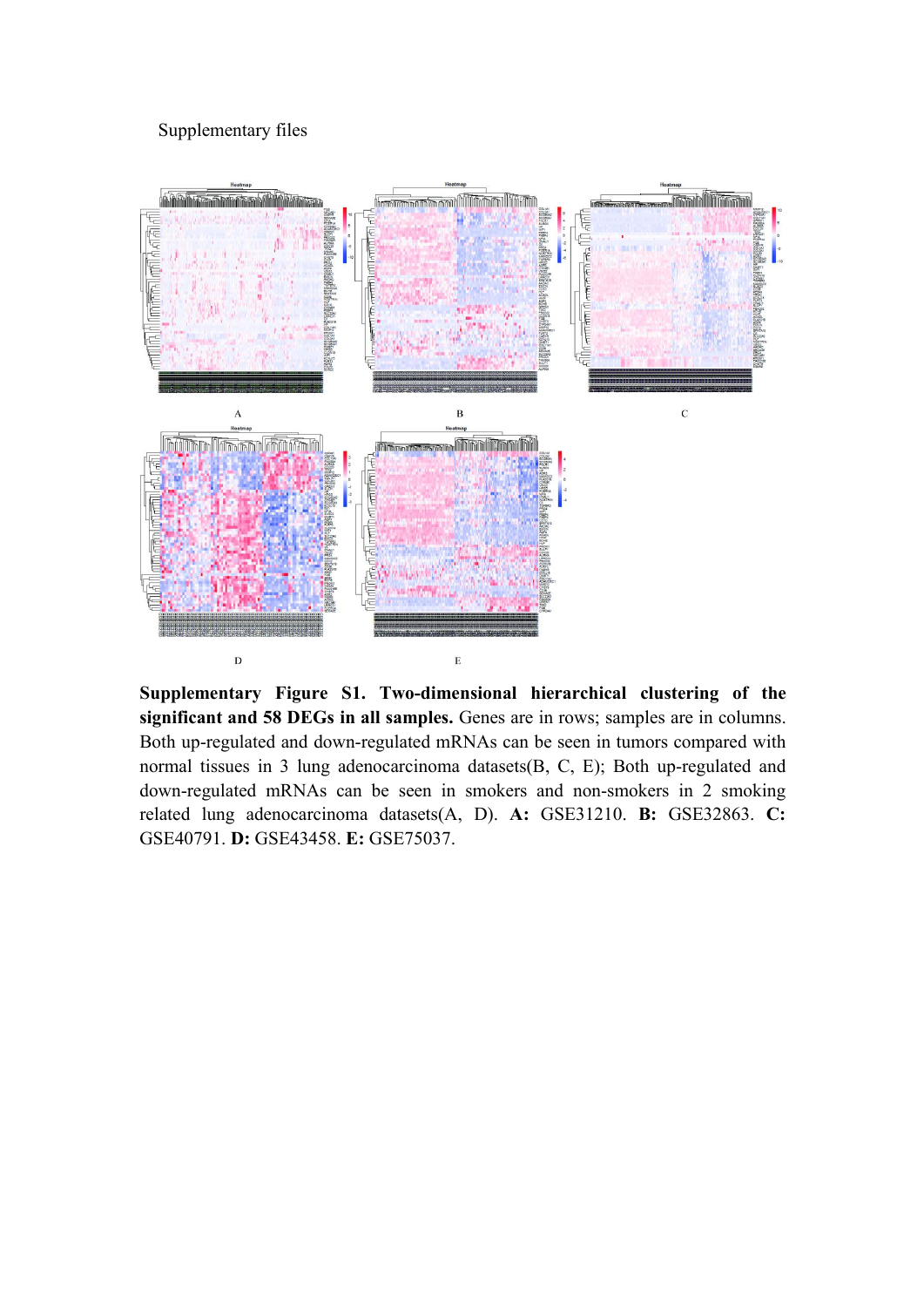| Gene symbol       | Gene name                                                            |  |
|-------------------|----------------------------------------------------------------------|--|
| <b>AADAC</b>      | arylacetamide deacetylase                                            |  |
| <b>ACADL</b>      | acyl-CoA dehydrogenase, long chain                                   |  |
| ADAMDEC1          | ADAM like decysin 1                                                  |  |
| AGR3              | anterior gradient 3                                                  |  |
| AQP4              | aquaporin 4                                                          |  |
| <b>AURKA</b>      | aurora kinase A                                                      |  |
| <b>BCHE</b>       | butyrylcholinesterase                                                |  |
| C <sub>5</sub>    | complement component 5                                               |  |
| <b>CABYR</b>      | calcium binding tyrosine phosphorylation regulated                   |  |
| CD1C              | CD1c molecule                                                        |  |
| CD36              | CD36 molecule (thrombospondin receptor)                              |  |
| CDC <sub>20</sub> | cell division cycle 20                                               |  |
| CHST9             | carbohydrate sulfotransferase 9                                      |  |
| CLDN18            | claudin 18                                                           |  |
| COL11A1           | collagen type XI alpha 1 chain                                       |  |
| COL1A1            | collagen type I alpha 1 chain                                        |  |
| COL3A1            | collagen type III alpha 1 chain                                      |  |
| CYP24A1           | cytochrome P450, family 24, subfamily A, polypeptide 1               |  |
| CYP4B1            | cytochrome P450, family 4, subfamily B, polypeptide 1                |  |
| DMBT1             | deleted in malignant brain tumors 1                                  |  |
| DNALI1            | dynein axonemal light intermediate chain 1                           |  |
| <b>EMCN</b>       | endomucin                                                            |  |
| FABP4             | fatty acid binding protein 4, adipocyte                              |  |
| <b>FAM216B</b>    | family with sequence similarity 216, member B                        |  |
| FAM83A            | family with sequence similarity 83, member A                         |  |
| FBXO32            | F-box protein 32                                                     |  |
| FCER1A            | Fc fragment of IgE, high affinity I, receptor for; alpha polypeptide |  |
| FGB               | fibrinogen beta chain                                                |  |
| FLRT3             | fibronectin leucine rich transmembrane protein 3                     |  |
| FOLR1             | folate receptor 1                                                    |  |
| GREM1             | gremlin 1                                                            |  |
| <b>HHIP</b>       | hedgehog interacting protein                                         |  |
| <b>HLF</b>        | hepatic leukemia factor                                              |  |
| HP                | haptoglobin                                                          |  |
| <b>HPGD</b>       | hematopoietic prostaglandin D synthase                               |  |

## **Supplementary Table S1. 58 DEGs in smoking related lung adenocarcinoma.**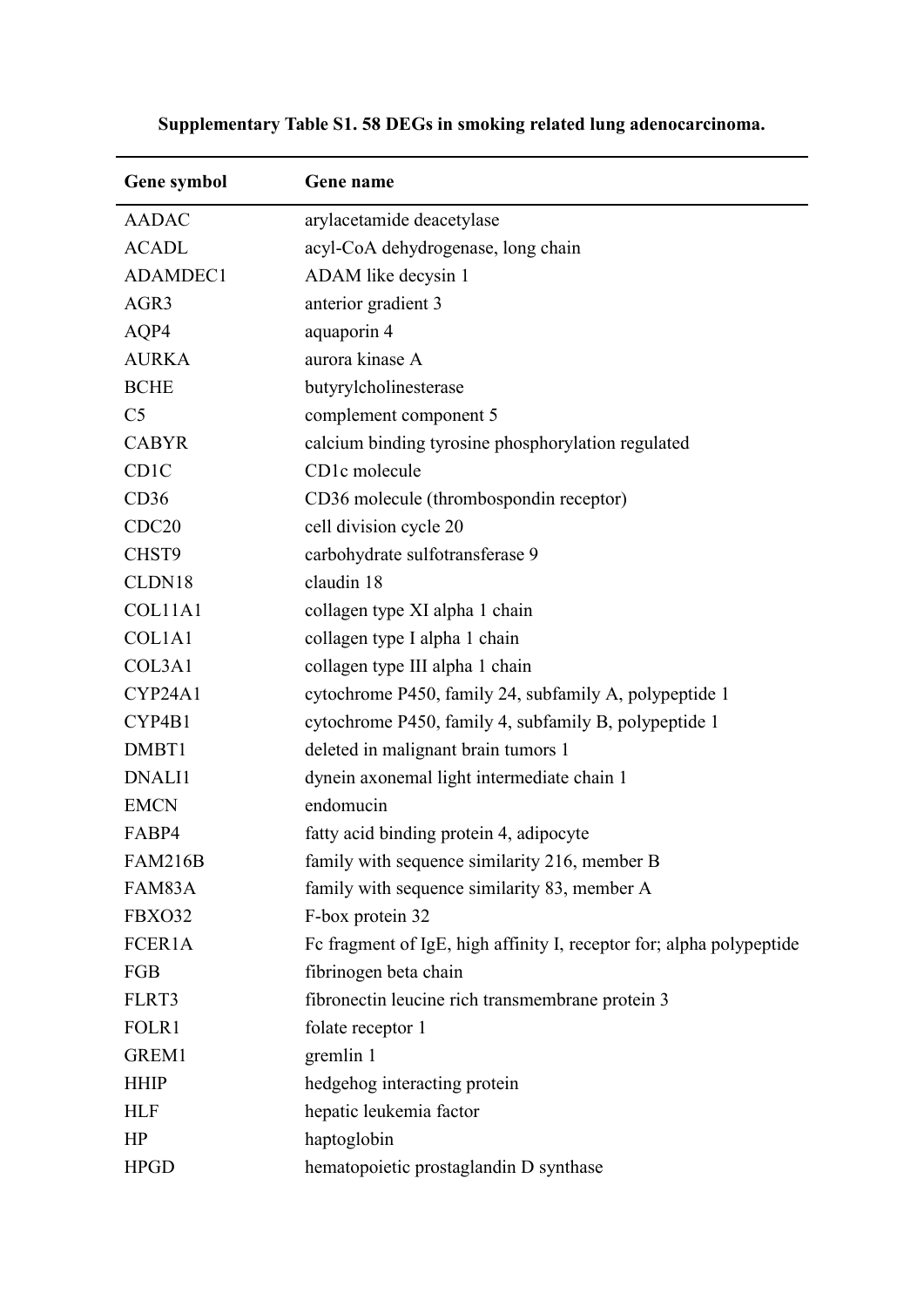| KCNJ15            | potassium inwardly-rectifying channel, subfamily J, member 15                             |  |  |
|-------------------|-------------------------------------------------------------------------------------------|--|--|
| LRRC31            | leucine rich repeat containing 31                                                         |  |  |
| MAMDC2            | MAM domain containing 2                                                                   |  |  |
| MMP12             | matrix metallopeptidase 12                                                                |  |  |
| MS4A8             | membrane-spanning 4-domains, subfamily A, member 8                                        |  |  |
| NECAB1            | N-terminal EF-hand calcium binding protein 1                                              |  |  |
| <b>NFIA</b>       | nuclear factor I/A                                                                        |  |  |
| <b>NOSTRIN</b>    | nitric oxide synthase trafficking                                                         |  |  |
| PEBP4             | phosphatidylethanolamine-binding protein 4                                                |  |  |
| PLA2G1B           | phospholipase A2, group IB (pancreas)                                                     |  |  |
| PRG4              | proteoglycan 4                                                                            |  |  |
| PROM1             | prominin 1                                                                                |  |  |
| SCGB3A1           | secretoglobin, family 3A, member 1                                                        |  |  |
| SCGB3A2           | secretoglobin, family 3A, member 2                                                        |  |  |
| <b>SEMA3E</b>     | sema domain, immunoglobulin domain (Ig), short basic domain,<br>secreted, (semaphorin) 3E |  |  |
| SLC22A3           | solute carrier family 22 (organic cation transporter), member 3                           |  |  |
| SPATA18           | spermatogenesis associated 18                                                             |  |  |
| SULF1             | sulfatase 1                                                                               |  |  |
| SUSD <sub>2</sub> | sushi domain containing 2                                                                 |  |  |
| TGFBR3            | transforming growth factor beta                                                           |  |  |
| TPX2              | TPX2, microtubule-associated                                                              |  |  |
| VSIG2             | V-set and immunoglobulin domain containing 2                                              |  |  |
| WIF1              | WNT inhibitory factor 1                                                                   |  |  |
|                   |                                                                                           |  |  |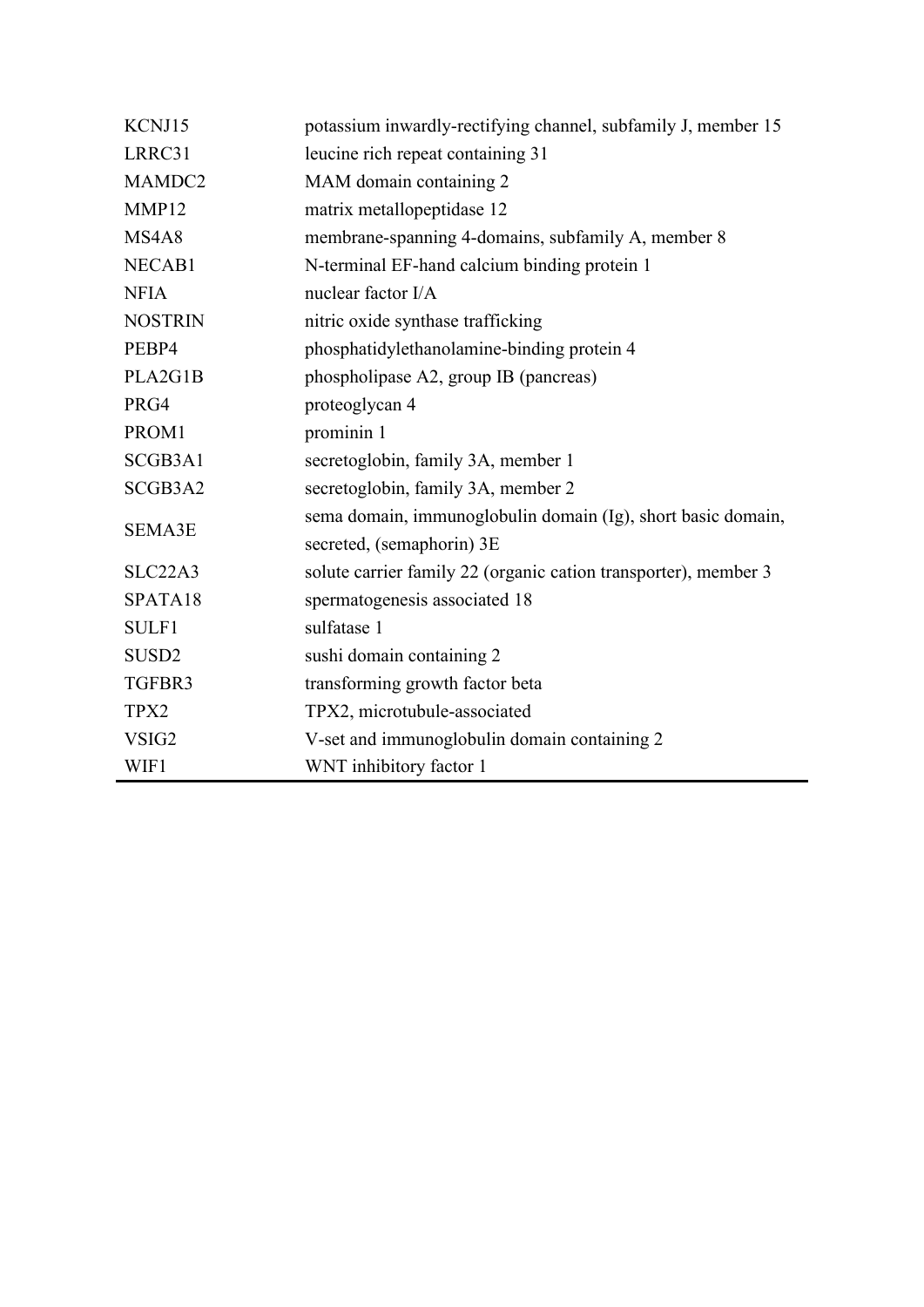| <b>Ontology</b>       | <b>Term</b>                                               | P Value         | <b>Fold Enrichment</b> |
|-----------------------|-----------------------------------------------------------|-----------------|------------------------|
| Cellular<br>component | GO:0005576~extracellular region                           | 5.87E-07        | 3.840461402            |
| Biological<br>process | GO:0006898~receptor-mediated<br>endocytosis               | 1.81E-05        | 12.39131351            |
| Cellular<br>component | GO:0009986~cell surface                                   | 3.20E-05        | 6.004217185            |
| Cellular<br>component | GO:0005615~extracellular space                            | 3.33E-05        | 3.623926185            |
| Biological<br>process | GO:0030199~collagen fibril<br>organization                | 2.11E-04        | 33.76973353            |
| Cellular<br>component | GO:0009897~external side of plasma<br>membrane            | 4.50E-04        | 9.167002012            |
| Biological<br>process | GO:0030574~collagen catabolic<br>process                  | 9.11E-04        | 20.57843137            |
| Cellular<br>component | GO:0005581~collagen trimer                                | 0.00270175<br>3 | 14.14906832            |
| Cellular<br>component | GO:0005887~integral component of<br>plasma membrane       | 0.00295699<br>1 | 2.759818274            |
| Cellular<br>component | GO:0005578~proteinaceous<br>extracellular matrix          | 0.00866849<br>8 | 6.071428571            |
| Molecular<br>function | GO:0005044~scavenger receptor<br>activity                 | 0.00923745<br>1 | 20.28966346            |
| Biological<br>process | GO:0043152~induction of bacterial<br>agglutination        | 0.01185839<br>7 | 164.627451             |
| Molecular<br>function | GO:0005201~extracellular matrix<br>structural constituent | 0.01745919<br>7 | 14.5358783             |
| Molecular<br>function | GO:0003824~catalytic activity                             | 0.01914360<br>7 | 6.907119476            |
| Cellular<br>component | GO:0005788~endoplasmic reticulum<br>lumen                 | 0.02022903<br>9 | 6.779761905            |
| Biological<br>process | GO:0030198~extracellular matrix<br>organization           | 0.02054094<br>8 | 6.719487795            |

**Supplementary Table S2. Gene Ontology enrichment of 58 DEGs in smoking related lung adenocarcinoma.**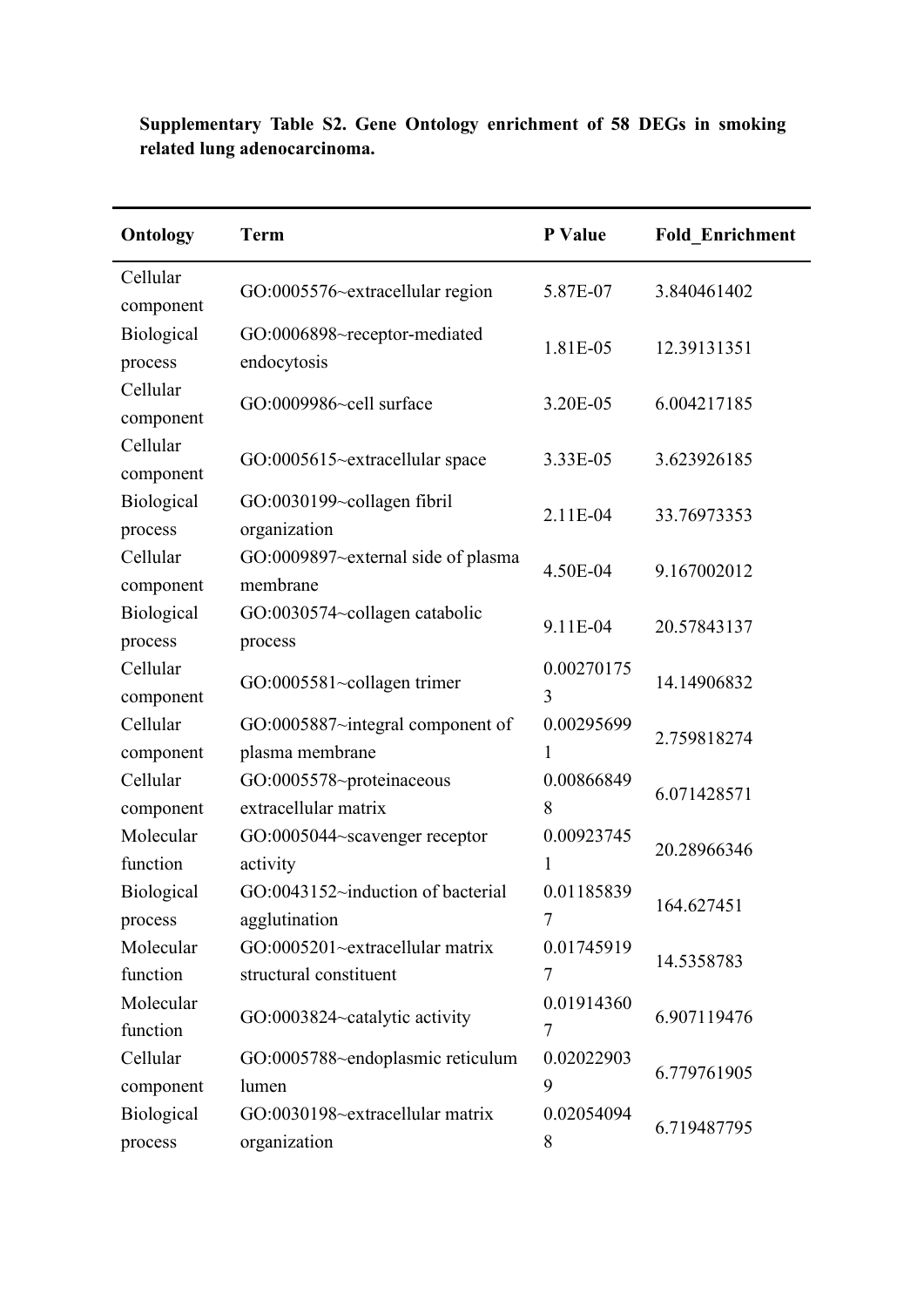| Cellular          | $GO:0043203 \sim ax$ hillock           | 0.02093908     | 92.97959184 |  |
|-------------------|----------------------------------------|----------------|-------------|--|
| component         |                                        | 8              |             |  |
| Molecular         | GO:0030674~protein binding,            | 0.02266811     | 12.6481019  |  |
| function          | bridging                               |                |             |  |
|                   | GO:0040036~regulation of fibroblast    |                |             |  |
| Biological        | growth factor receptor signaling       | 0.02357895     | 82.31372549 |  |
| process           | pathway                                | 2              |             |  |
| Biological        | GO:0007179~transforming growth         | 0.03068162     | 10.73657289 |  |
| process           | factor beta receptor signaling pathway | $\overline{2}$ |             |  |
| Molecular         | GO:0048407~platelet-derived growth     | 0.03274470     | 59.02447552 |  |
| function          | factor binding                         | 1              |             |  |
| Biological        |                                        | 0.03628767     | 3.91039076  |  |
| process           | $GO:0006955$ ~immune response          | 5              |             |  |
| Molecular         | GO:0030247~polysaccharide binding      | 0.04149110     |             |  |
| function          |                                        | 6              | 46.37637363 |  |
| Biological        | GO:0002063~chondrocyte                 | 0.04376295     | 43.90065359 |  |
| process           | development                            | 3              |             |  |
| <b>Biological</b> |                                        | 0.04602387     | 8.589258312 |  |
| process           | GO:0030168~platelet activation         |                |             |  |
| Cellular          | GO:0071682~endocytic vesicle           | 0.04722922     | 40.67857143 |  |
| component         | lumen                                  | 1              |             |  |
| Molecular         | GO:0050431~transforming growth         | 0.04727891     | 40.57932692 |  |
| function          | factor beta binding                    | 5              |             |  |